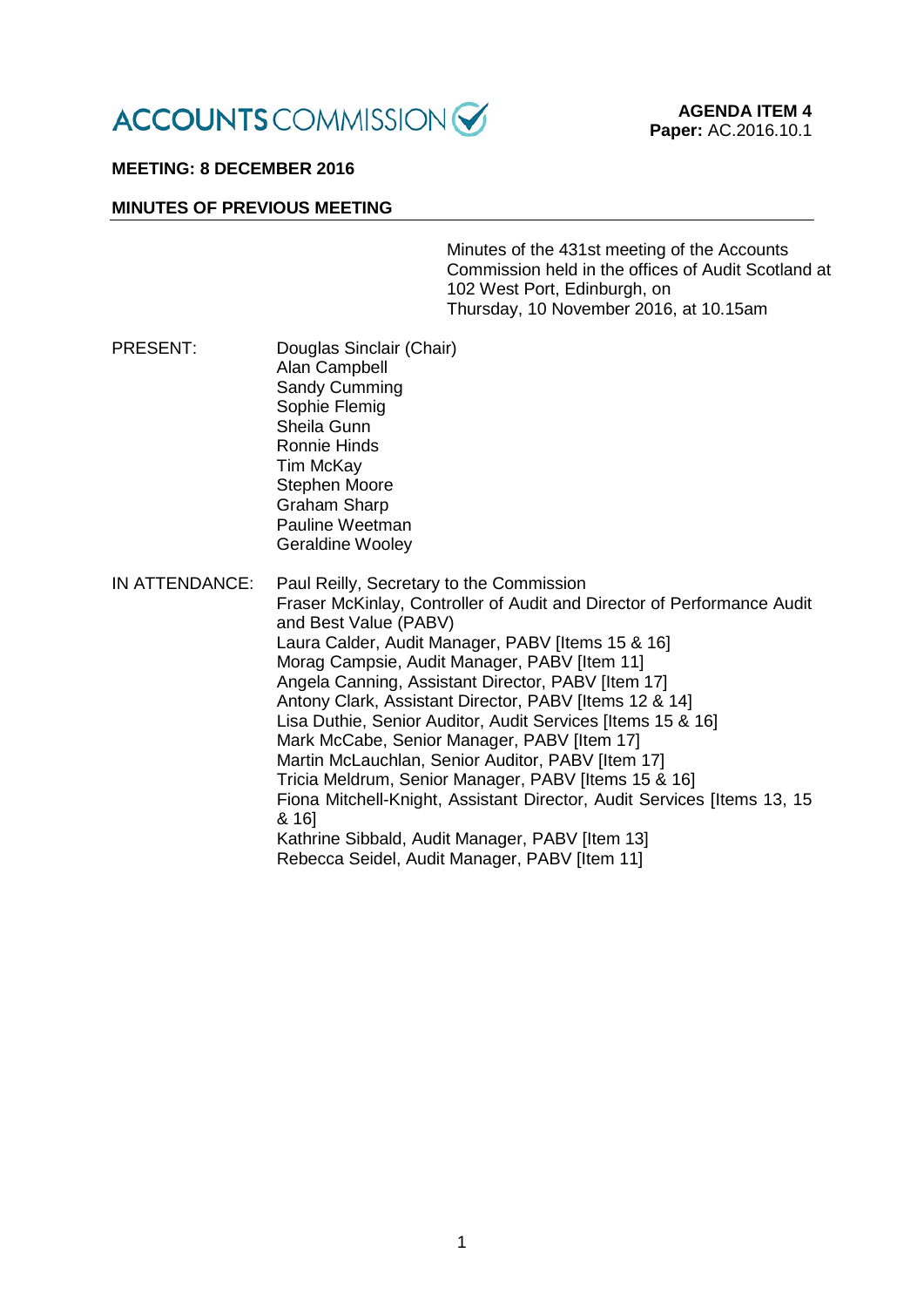# Item No Subject

- 1. Apologies for absence<br>2. Declarations of interest
- Declarations of interest
- 3. Decisions on taking business in private<br>4 Minutes of meeting of 8 September 201
- Minutes of meeting of 8 September 2016
- 5. Minutes of meeting of Financial Audit and Assurance Committee 22 September August 2016
- 6. Minutes of meeting of Performance Audit Committee of 22 September 2016
- 7. Minutes of meeting of Audit Scotland Board of 18 August and 15 September 2016<br>8. Audit Scotland Board Update
- 8. Audit Scotland Board Update<br>9. Update report by the Secretar
- Update report by the Secretary to the Accounts Commission
- 10. Update report by the Controller of Audit<br>11. New Financial Powers update
- New Financial Powers update
- 12. Health and Social Care Update
- 13. The New Approach to auditing Best Value: update
- 14. Briefing: approach to shared risk assessment<br>15. Audit of Best Value: Falkirk Council
- 15. Audit of Best Value: Falkirk Council<br>16. Audit of Best Value: Falkirk Council
- 16. Audit of Best Value: Falkirk Council<br>17. Local Government Financial Overvie
- Local Government Financial Overview: Draft Report
- 18. Mid Year Strategy Seminar; Outputs
- 19. Commission business matters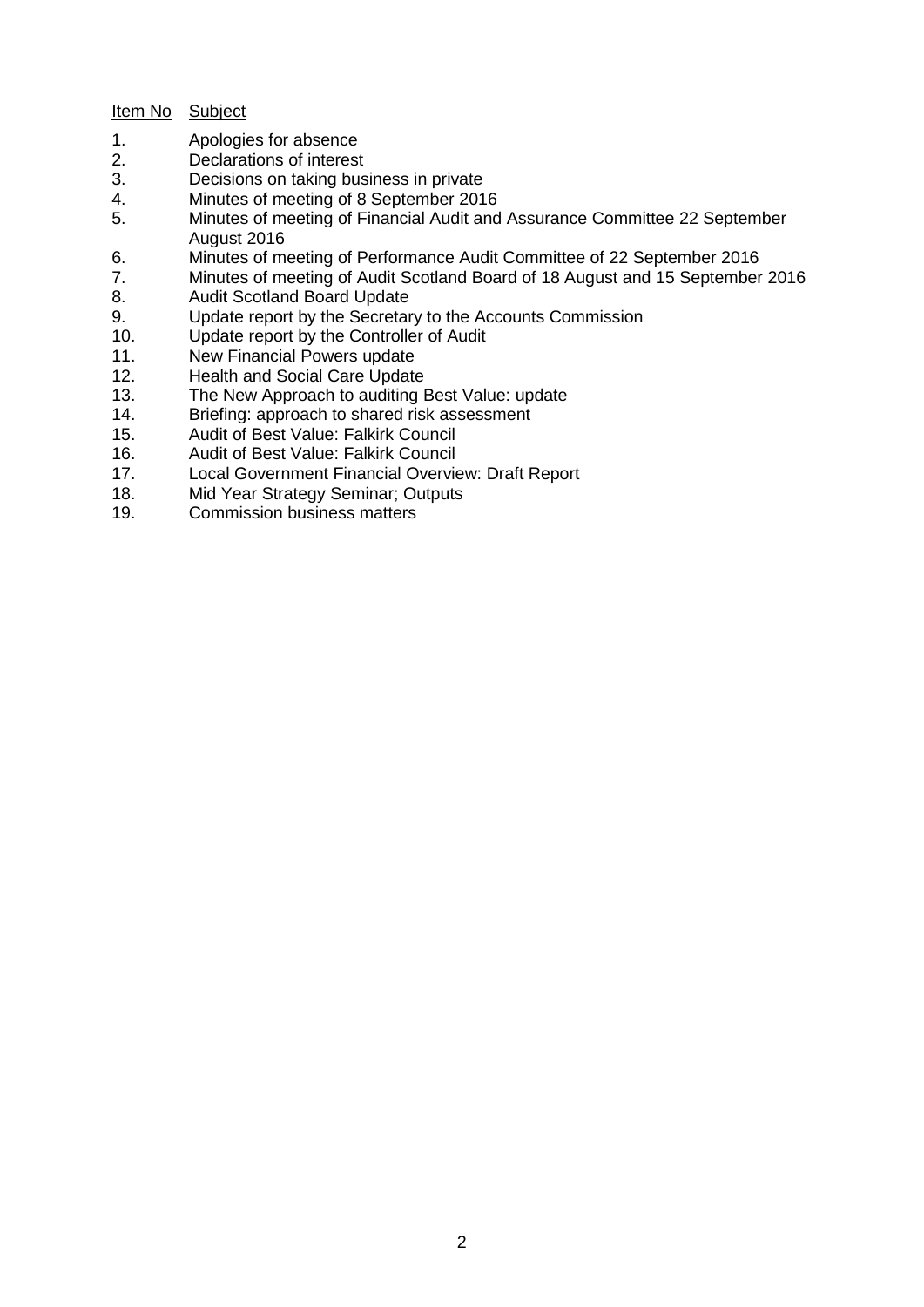# 1. Apologies for absence

It was noted that apologies for absence had been received from Christine May.

# 2. Declarations of interest

The following declarations of interest were made:

• Ronnie Hinds, in item 11, as a non-executive director of the Scottish Government.

# 3. Decisions on taking business in private

It was agreed that items 16 to 18 should be taken in private for the following reasons:

- Item 16 requires the Commission to consider actions in relation to a report by the Controller of Audit. The Commission is then obliged by statute to inform the council in question of its decision, which the Commission does before making the decision public.
- Item 17 proposes a draft audit report which the Commission is to consider in private before publishing.
- Item 18 presents outputs from the Commission's private Mid-Year Strategy Seminar which may include confidential policy matters that the Commission would wish to discuss in private before proceeding.

The Chair advised that there was no business for item 19 and thus this would not require discussion in private.

## 4. Minutes of meeting of 8 September 2016

The minutes of the meeting of 8 September 2016 were approved as a correct record.

Arising therefrom, the Commission:

• Noted, in relation to paragraph 7, advice from Geraldine Wooley that the information requested from the Controller of Audit on social housing costs should particularly focus on capital costs.

## *Action: Controller of Audit*

- Noted, in relation to paragraph 7, in response to a query from Christine May, advice from the Controller of Audit that he retains a watching brief on the situation with the schools estate in City of Edinburgh schools.
- Noted, in relation to paragraph 14, advice from the Secretary that the report How councils work: Roles and working relationships was published on 9 November.

## 5. Minutes of meeting of Financial Audit and Assurance Committee 22 September 2016

The minutes of the meeting of the Financial Audit and Assurance Committee of 22 September 2016 were approved as a correct record, subject to the inclusion of Sheila Gunn as being present at the meeting.

With reference to item 7, the Commission noted advice from the Secretary that (i) Audit Scotland officials would be attending a meeting of the National Pensions Scheme Advisory Board on 22 November to discuss the approach to the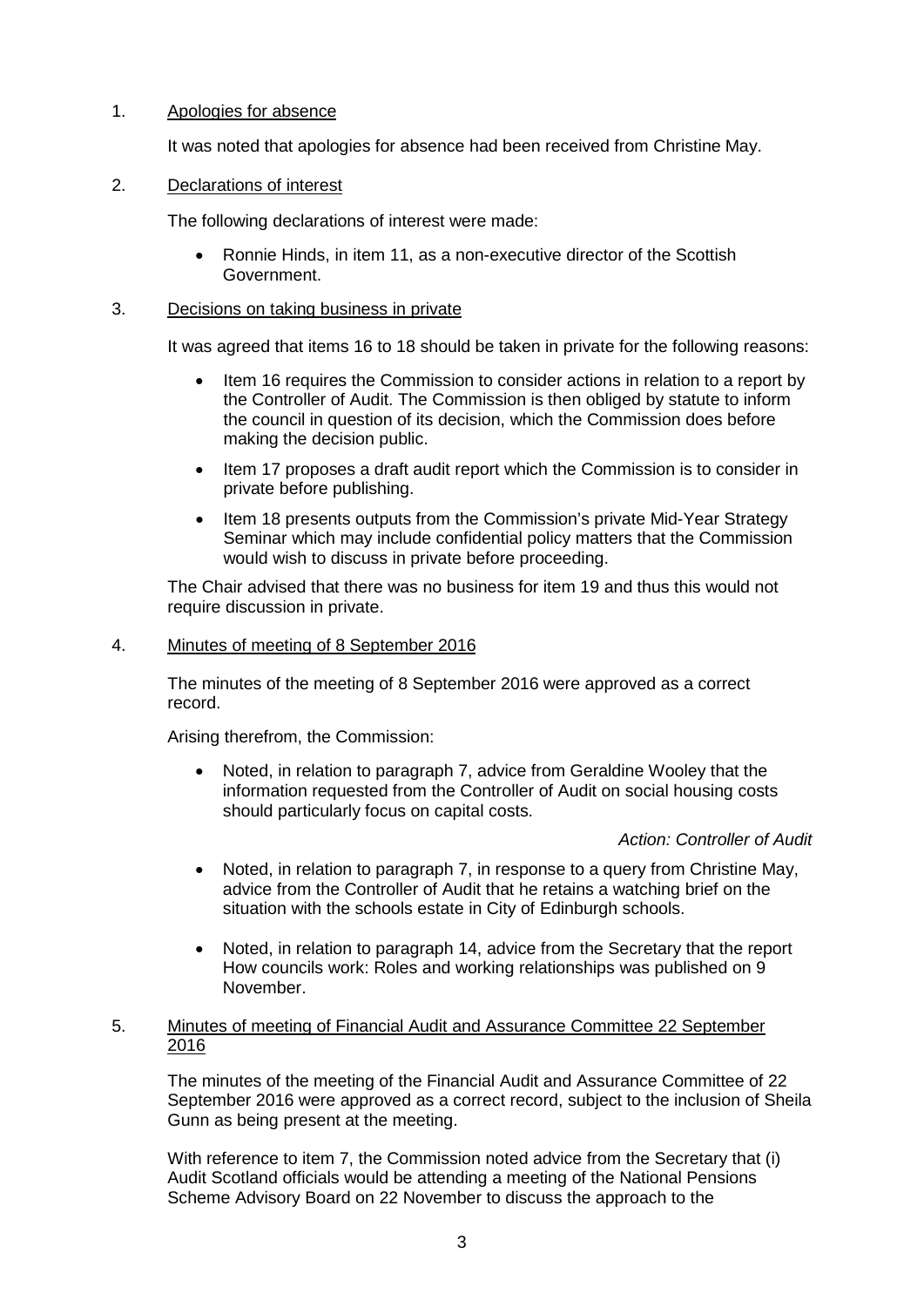Commission's financial overview report, which includes information on the Local Government Pension Scheme; and (ii) following this meeting the Commission would share its work on the matter with local government.

### 6. Minutes of meeting of Performance Audit Committee of 22 September 2016

The minutes of the meeting of 22 September 2016 were approved as a correct record.

### 7. Minutes of meeting of Audit Scotland Board 18 August and 15 September 2016

The minutes of the meeting of the Audit Scotland Board of 18 August and 15 September 2016 were submitted and noted.

### 8. Audit Scotland Board Update

The Chair provided a verbal update on recent Audit Scotland Board activity.

During discussion, the Commission noted that Audit Scotland was be presenting its budget to the Scottish Commission for Public Audit on 21 December.

### 9. Update report by the Secretary to the Accounts Commission

The Commission considered a report by the Secretary to the Commission providing an update on significant recent activity relating to local government and issues of relevance or interest across the wider public sector.

Following discussion, the Commission agreed:

- In relation to paragraph 20, to note advice from the Secretary that the Scottish Government has advised that it wishes to discuss with stakeholders, including the Commission, issues around the future use and development of survey activities such as the Scottish Household Survey, and to this end, Audit Scotland officials would be participating in a working group.
- In relation to paragraph 29, following a query from Douglas Sinclair, that the Commission include in its committee day speaking programme a representative of the Scottish Parliament Information Centre.
- In relation to paragraph 32, to note advice from the Secretary that the Commission has accepted an invitation from the Local Government and Communities Committee to present its financial overview report to a meeting of the Committee, likely to take place in December, as part of the Committee's scrutiny of the Scottish Budget.
- In relation to paragraph 43, following a query from Sandy Cumming, that the Commission include in its committee day speaking programme a representative of the Local Government Digital Office.
- In relation to paragraph 46, following a query from Alan Campbell, that the Controller of Audit provide more information on the shared procurement initiative by Aberdeen City, Aberdeenshire and Highland councils.
- In relation to paragraph 59, to note advice from the Secretary that the Chair has deferred an invitation to the Fraser of Allander Institute to present to the Commission its annual report and analysis of the Scottish budget, until a point later in the budget process.
- To note advice from the Controller of Audit, in response to a query from Sandy Cumming, that he is monitoring progress of the Scottish Government's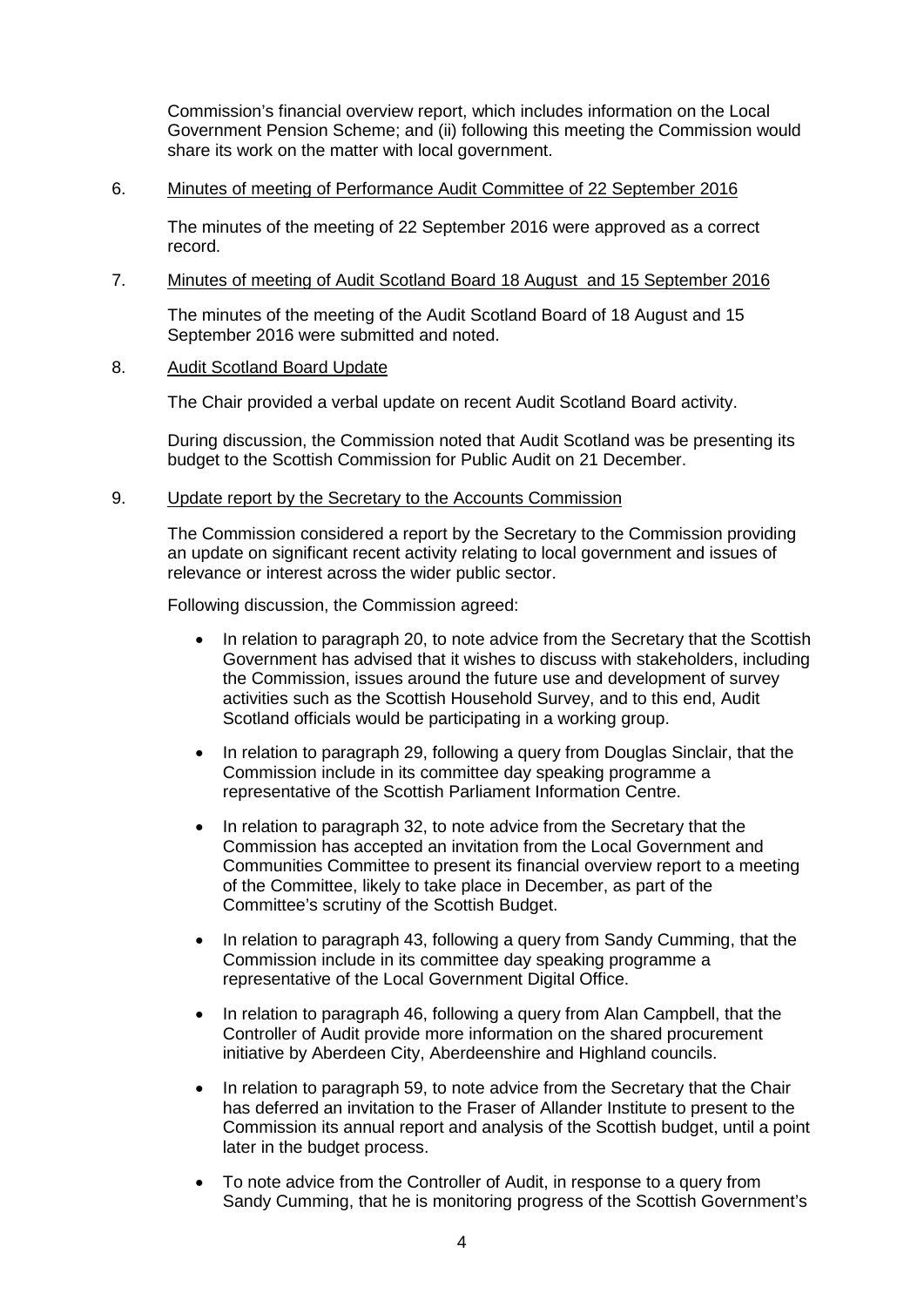Enterprise and Skills Review, particularly in relation to the implications for enterprise agencies and local government.

*Action: Secretary* 

Following discussion, the Commission agreed to note the report.

### 10. Update report by the Controller of Audit

The Controller of Audit provided a verbal update on his recent activity including meetings and discussions with stakeholders.

The Commission noted the update.

#### 11. New financial powers update

The Commission considered a report by the Assistant Director of Audit Services providing an update on key developments surrounding further financial devolution.

During discussion, the Commission noted advice from the Controller of Audit, in response to a query from Ronnie Hinds, that part of Audit Scotland's monitoring of the matter would be the issue of skills and capacity in local government, depending on their responsibility for delivering any of the new powers.

Thereafter, the Commission noted the report.

#### 12. Health and Social Care Update

The Commission considered a report by the Director of Performance Audit and Best Value summarising the current arrangements for the audit and inspection of health and social care integration.

During discussion, the Commission agreed:

- To note the continuing challenges facing the successful integration of health and social care
- To note the planned introduction of new Joint Strategic Inspections of health and social care by Healthcare Improvement Scotland and the Care Inspectorate, and
- To note the planned timetable for the Commission's local audit work within Integration Authorities (IAs) and the national joint audit work with the Auditor General for Scotland during 2017/18
- To note that alongside the planned audit work, progress with health and social care integration will continue to be monitored routinely through the work of the health, care and communities cluster.
- That a paper be produced for the Best Value Working Group on the annual audit of IAs and issues around auditing the Best Value duties of those bodies.
- That the Group report back to the Commission on this matter.
- That the Commission retain a close monitor of the progress of IAs.

*Action: Director of PABV*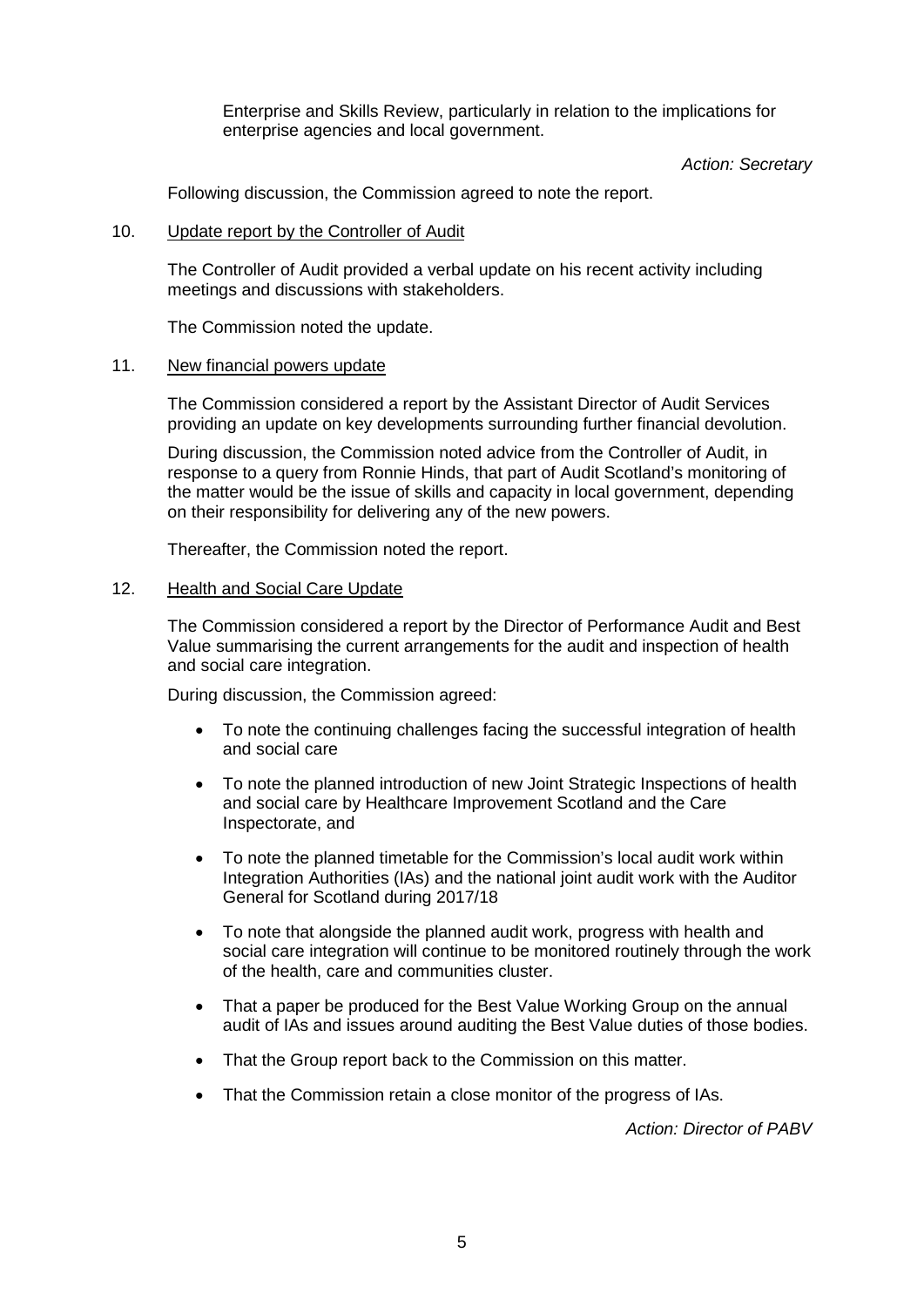# 13. The new approach to auditing Best Value: update

The Commission considered a report by the Director of Performance Audit and Best Value updating them on the work to develop and implement the new approach to auditing Best Value, since the Commission's meeting in June. It invited the Commission to note the progress made and also note that the implementation of the approach which has now begun.

During discussion, the Commission:

- Noted the progress made on the new approach to auditing Best Value since the Commission meeting in June.
- Noted that implementation of the new approach has now begun, with Best Value Assurance Reports being presented to the Commission following the local government elections in 2017.
- Noted advice from the Secretary that the Local Government Minister and the President of COSLA had written to councils advising of the review of Best Value statutory guidance, a copy of which was available on the members' extranet site.
- Agreed that a review of the first year of the new integrated approach to auditing be led by the Best Value Working Group and reported to the Commission.

*Action: Secretary and Director of PABV*

### 14. Briefing: approach to shared risk assessment

The Commission considered a report by the Director of Performance Audit and Best Value informing them of the proposed approach to, and timetable for, the 2017/18 Shared Risk Assessment (SRA) process.

After discussion, the Commission noted the report.

### 15. Audit of Best Value: Falkirk Council

The Commission considered a report by the Secretary to the Commission seeking its consideration of the Controller of Audit's report of the Best Value audit of Falkirk Council and seeking direction on how to proceed.

Following questions to the Controller of Audit, the Commission agreed to consider in private how to proceed.

### 16. Audit of Best Value: Falkirk Council [*in private*]

The Commission discussed how to proceed in relation to the statutory report by the Controller of Audit on the audit of Best Value in Falkirk Council.

Following discussion, the Commission agreed:

- To make findings, to be published on 1 December 2016.
- As part of those findings, to note that it will continue to have a close interest in how the Council is progressing and will require the Controller of Audit to update it by the end of 2017 through the annual audit and in the revised approach to auditing Best Value.

*Actions: Controller of Audit and Secretary*